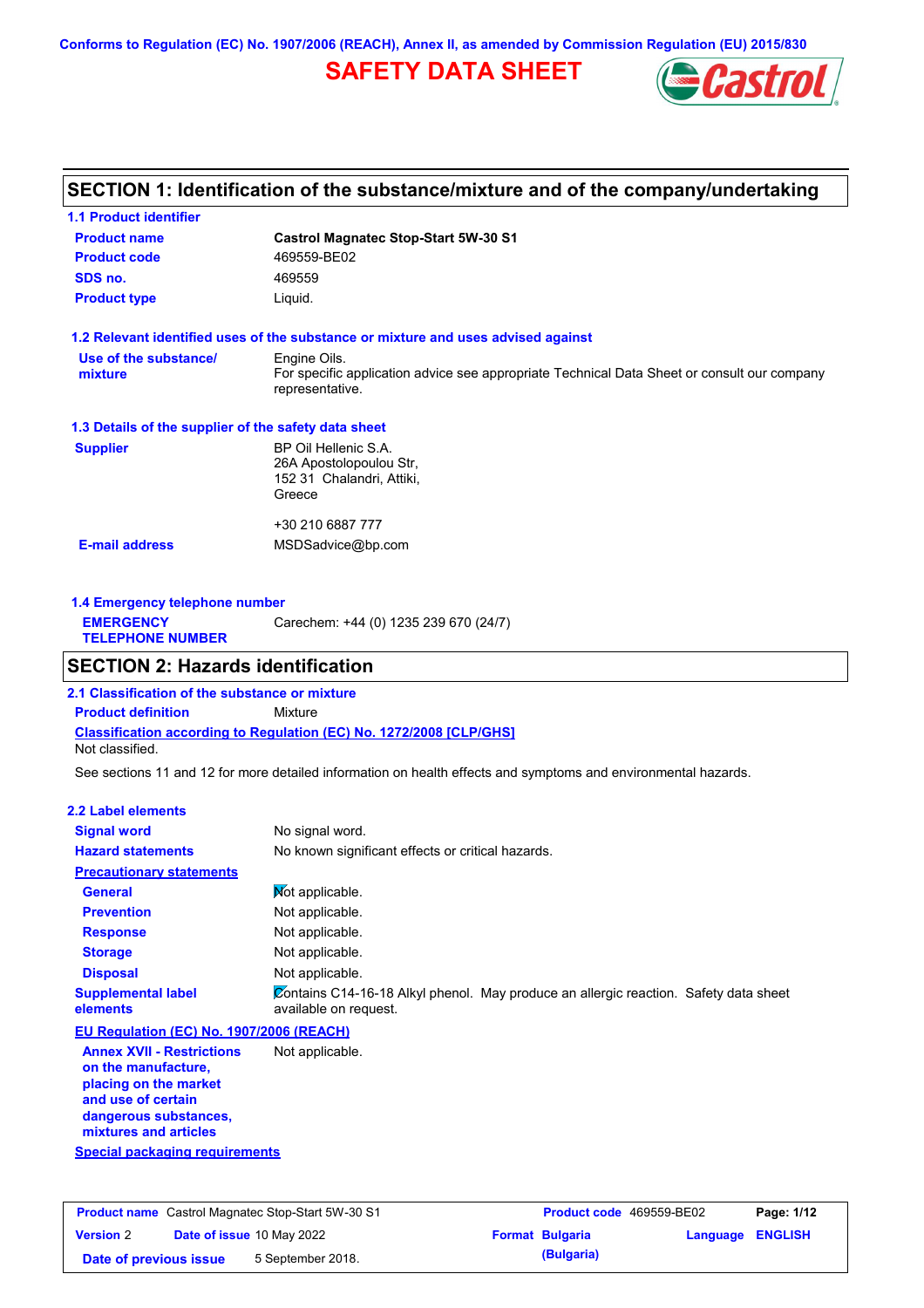# **SECTION 2: Hazards identification**

| <b>Containers to be fitted</b><br>with child-resistant<br>fastenings                                                     | Not applicable.                                                                                                                                                                                                          |  |
|--------------------------------------------------------------------------------------------------------------------------|--------------------------------------------------------------------------------------------------------------------------------------------------------------------------------------------------------------------------|--|
| <b>Tactile warning of danger</b><br>Not applicable.                                                                      |                                                                                                                                                                                                                          |  |
| 2.3 Other hazards                                                                                                        |                                                                                                                                                                                                                          |  |
| <b>Results of PBT and vPvB</b><br>assessment                                                                             | Product does not meet the criteria for PBT or vPvB according to Regulation (EC) No. 1907/2006,<br>Annex XIII.                                                                                                            |  |
| <b>Product meets the criteria</b><br>for PBT or vPvB according<br>to Regulation (EC) No.<br><b>1907/2006, Annex XIII</b> | This mixture does not contain any substances that are assessed to be a PBT or a vPvB.                                                                                                                                    |  |
| Other hazards which do<br>not result in classification                                                                   | Defatting to the skin.<br>USED ENGINE OILS<br>Used engine oil may contain hazardous components which have the potential to cause skin<br>cancer.<br>See Toxicological Information, section 11 of this Safety Data Sheet. |  |

**SECTION 3: Composition/information on ingredients**

| <b>3.2 Mixtures</b>                                                                    |                                                                                                |               |                                               |             |
|----------------------------------------------------------------------------------------|------------------------------------------------------------------------------------------------|---------------|-----------------------------------------------|-------------|
| <b>Product definition</b><br>Mixture                                                   |                                                                                                |               |                                               |             |
| Mighly refined base oil (IP 346 DMSO extract < 3%). Proprietary performance additives. |                                                                                                |               |                                               |             |
| <b>Product/ingredient</b><br>name                                                      | <b>Identifiers</b>                                                                             | $\frac{9}{6}$ | <b>Regulation (EC) No.</b><br>1272/2008 [CLP] | <b>Type</b> |
| Lubricating oils (petroleum), C20-50,<br>hydrotreated neutral oil-based                | REACH #: 01-2119474889-13 ≥25 - ≤50<br>EC: 276-738-4<br>CAS: 72623-87-1<br>Index: 649-483-00-5 |               | Not classified.                               | $[2]$       |
| Lubricating oils (petroleum), C20-50,<br>hydrotreated neutral oil-based                | REACH #: 01-2119474889-13 ≥25 - ≤50<br>EC: 276-738-4<br>CAS: 72623-87-1<br>Index: 649-483-00-5 |               | Asp. Tox. 1, H304                             | [1] [2]     |
| Lubricating oils (petroleum), C24-50,<br>solvent-extd., dewaxed, hydrogenated          | REACH #: 01-2119489969-06<br>EC: 309-877-7<br>CAS: 101316-72-7<br>Index: 649-530-00-X          | ו≥ ≤          | Not classified.                               | $[2]$       |
| Distillates (petroleum), solvent-<br>dewaxed heavy paraffinic                          | REACH #: 01-2119471299-27<br>EC: 265-169-7<br>CAS: 64742-65-0<br>Index: 649-474-00-6           | ึ ≤3          | Not classified.                               | $[2]$       |
| Distillates (petroleum), hydrotreated<br>heavy paraffinic                              | REACH #: 01-2119484627-25<br>EC: 265-157-1<br>CAS: 64742-54-7<br>Index: 649-467-00-8           | ו≥ ≤          | Not classified.                               | $[2]$       |
| C14-16-18 Alkyl phenol                                                                 | REACH #: 01-2119498288-19                                                                      | ≤0.3          | Skin Sens. 1B, H317<br>STOT RE 2, H373        | $[1]$       |

### **See Section 16 for the full text of the H statements declared above.**

## **Type**

[1] Substance classified with a health or environmental hazard

[2] Substance with a workplace exposure limit

[3] Substance meets the criteria for PBT according to Regulation (EC) No. 1907/2006, Annex XIII

[4] Substance meets the criteria for vPvB according to Regulation (EC) No. 1907/2006, Annex XIII

[5] Substance of equivalent concern

[6] Additional disclosure due to company policy

Occupational exposure limits, if available, are listed in Section 8.

| <b>Product name</b> Castrol Magnatec Stop-Start 5W-30 S1 |  |                                  | <b>Product code</b> 469559-BE02 | Page: 2/12             |  |                         |
|----------------------------------------------------------|--|----------------------------------|---------------------------------|------------------------|--|-------------------------|
| <b>Version 2</b>                                         |  | <b>Date of issue 10 May 2022</b> |                                 | <b>Format Bulgaria</b> |  | <b>Language ENGLISH</b> |
| Date of previous issue                                   |  | 5 September 2018.                |                                 | (Bulgaria)             |  |                         |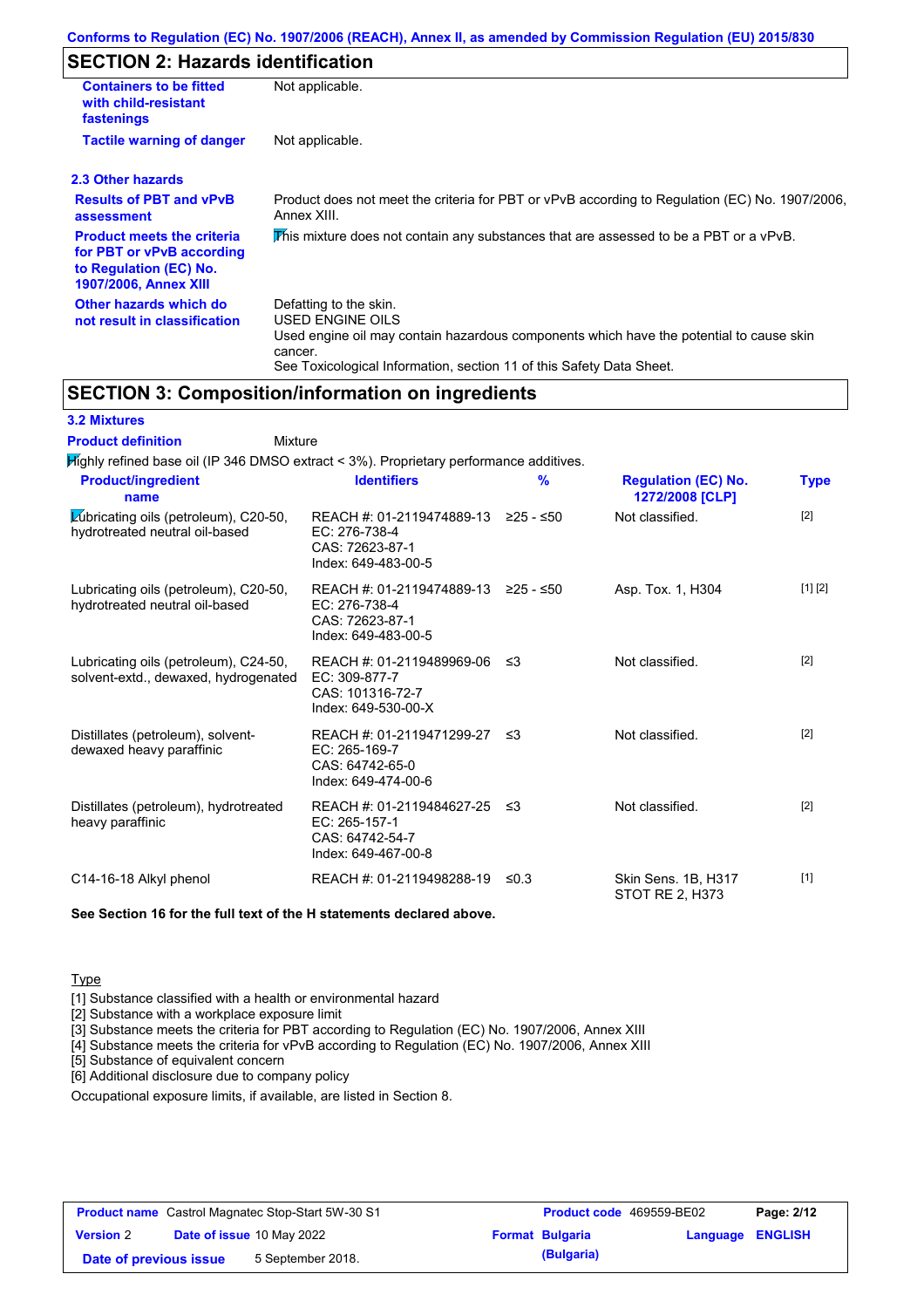# **SECTION 4: First aid measures**

| <b>4.1 Description of first aid measures</b> |                                                                                                                                                                                                                                                                         |
|----------------------------------------------|-------------------------------------------------------------------------------------------------------------------------------------------------------------------------------------------------------------------------------------------------------------------------|
| <b>Eye contact</b>                           | In case of contact, immediately flush eyes with plenty of water for at least 15 minutes. Eyelids<br>should be held away from the eyeball to ensure thorough rinsing. Check for and remove any<br>contact lenses. Get medical attention.                                 |
| <b>Skin contact</b>                          | Wash skin thoroughly with soap and water or use recognised skin cleanser. Remove<br>contaminated clothing and shoes. Wash clothing before reuse. Clean shoes thoroughly before<br>reuse. Get medical attention if irritation develops.                                  |
| <b>Inhalation</b>                            | $\mathbf{\mathscr{F}}$ inhaled, remove to fresh air. In case of inhalation of decomposition products in a fire,<br>symptoms may be delayed. The exposed person may need to be kept under medical<br>surveillance for 48 hours. Get medical attention if symptoms occur. |
| <b>Ingestion</b>                             | Do not induce vomiting unless directed to do so by medical personnel. Get medical attention if<br>symptoms occur.                                                                                                                                                       |
| <b>Protection of first-aiders</b>            | No action shall be taken involving any personal risk or without suitable training.                                                                                                                                                                                      |

### **4.2 Most important symptoms and effects, both acute and delayed**

See Section 11 for more detailed information on health effects and symptoms.

| <b>Potential acute health effects</b> |                                                                                                                            |
|---------------------------------------|----------------------------------------------------------------------------------------------------------------------------|
| <b>Inhalation</b>                     | <b>Exposure to decomposition products may cause a health hazard. Serious effects may be</b><br>delayed following exposure. |
| <b>Ingestion</b>                      | No known significant effects or critical hazards.                                                                          |
| <b>Skin contact</b>                   | Defatting to the skin. May cause skin dryness and irritation.                                                              |
| Eye contact                           | No known significant effects or critical hazards.                                                                          |
|                                       | Delayed and immediate effects as well as chronic effects from short and long-term exposure                                 |
| <b>Inhalation</b>                     | Overexposure to the inhalation of airborne droplets or aerosols may cause irritation of the<br>respiratory tract.          |
| <b>Ingestion</b>                      | Ingestion of large quantities may cause nausea and diarrhoea.                                                              |
| <b>Skin contact</b>                   | Prolonged or repeated contact can defat the skin and lead to irritation and/or dermatitis.                                 |
| Eye contact                           | Potential risk of transient stinging or redness if accidental eye contact occurs.                                          |

#### **4.3 Indication of any immediate medical attention and special treatment needed**

Notes to physician **Treatment should in general be symptomatic and directed to relieving any effects.** In case of inhalation of decomposition products in a fire, symptoms may be delayed. The exposed person may need to be kept under medical surveillance for 48 hours.

# **SECTION 5: Firefighting measures**

| 5.1 Extinguishing media                                                                                                                                                                                                                 |                                                                                                                                                                                                                                                                                                                                                                   |  |  |
|-----------------------------------------------------------------------------------------------------------------------------------------------------------------------------------------------------------------------------------------|-------------------------------------------------------------------------------------------------------------------------------------------------------------------------------------------------------------------------------------------------------------------------------------------------------------------------------------------------------------------|--|--|
| <b>Suitable extinguishing</b><br>media                                                                                                                                                                                                  | In case of fire, use foam, dry chemical or carbon dioxide extinguisher or spray.                                                                                                                                                                                                                                                                                  |  |  |
| <b>Unsuitable extinguishing</b><br>media                                                                                                                                                                                                | Do not use water jet. The use of a water jet may cause the fire to spread by splashing the<br>burning product.                                                                                                                                                                                                                                                    |  |  |
| 5.2 Special hazards arising from the substance or mixture                                                                                                                                                                               |                                                                                                                                                                                                                                                                                                                                                                   |  |  |
| <b>Hazards from the</b><br>substance or mixture                                                                                                                                                                                         | In a fire or if heated, a pressure increase will occur and the container may burst.                                                                                                                                                                                                                                                                               |  |  |
| Combustion products may include the following:<br><b>Hazardous combustion</b><br>carbon oxides (CO, CO <sub>2</sub> ) (carbon monoxide, carbon dioxide)<br>products<br>metal oxide/oxides<br>nitrogen oxides (NO, NO <sub>2</sub> etc.) |                                                                                                                                                                                                                                                                                                                                                                   |  |  |
| 5.3 Advice for firefighters                                                                                                                                                                                                             |                                                                                                                                                                                                                                                                                                                                                                   |  |  |
| <b>Special precautions for</b><br>fire-fighters                                                                                                                                                                                         | No action shall be taken involving any personal risk or without suitable training. Promptly<br>isolate the scene by removing all persons from the vicinity of the incident if there is a fire.                                                                                                                                                                    |  |  |
| <b>Special protective</b><br>equipment for fire-fighters                                                                                                                                                                                | Fire-fighters should wear appropriate protective equipment and self-contained breathing<br>apparatus (SCBA) with a full face-piece operated in positive pressure mode. Clothing for fire-<br>fighters (including helmets, protective boots and gloves) conforming to European standard EN<br>469 will provide a basic level of protection for chemical incidents. |  |  |

| <b>Product name</b> Castrol Magnatec Stop-Start 5W-30 S1 |  |                                  | <b>Product code</b> 469559-BE02 |                        | Page: 3/12              |  |
|----------------------------------------------------------|--|----------------------------------|---------------------------------|------------------------|-------------------------|--|
| <b>Version 2</b>                                         |  | <b>Date of issue 10 May 2022</b> |                                 | <b>Format Bulgaria</b> | <b>Language ENGLISH</b> |  |
| Date of previous issue                                   |  | 5 September 2018.                |                                 | (Bulgaria)             |                         |  |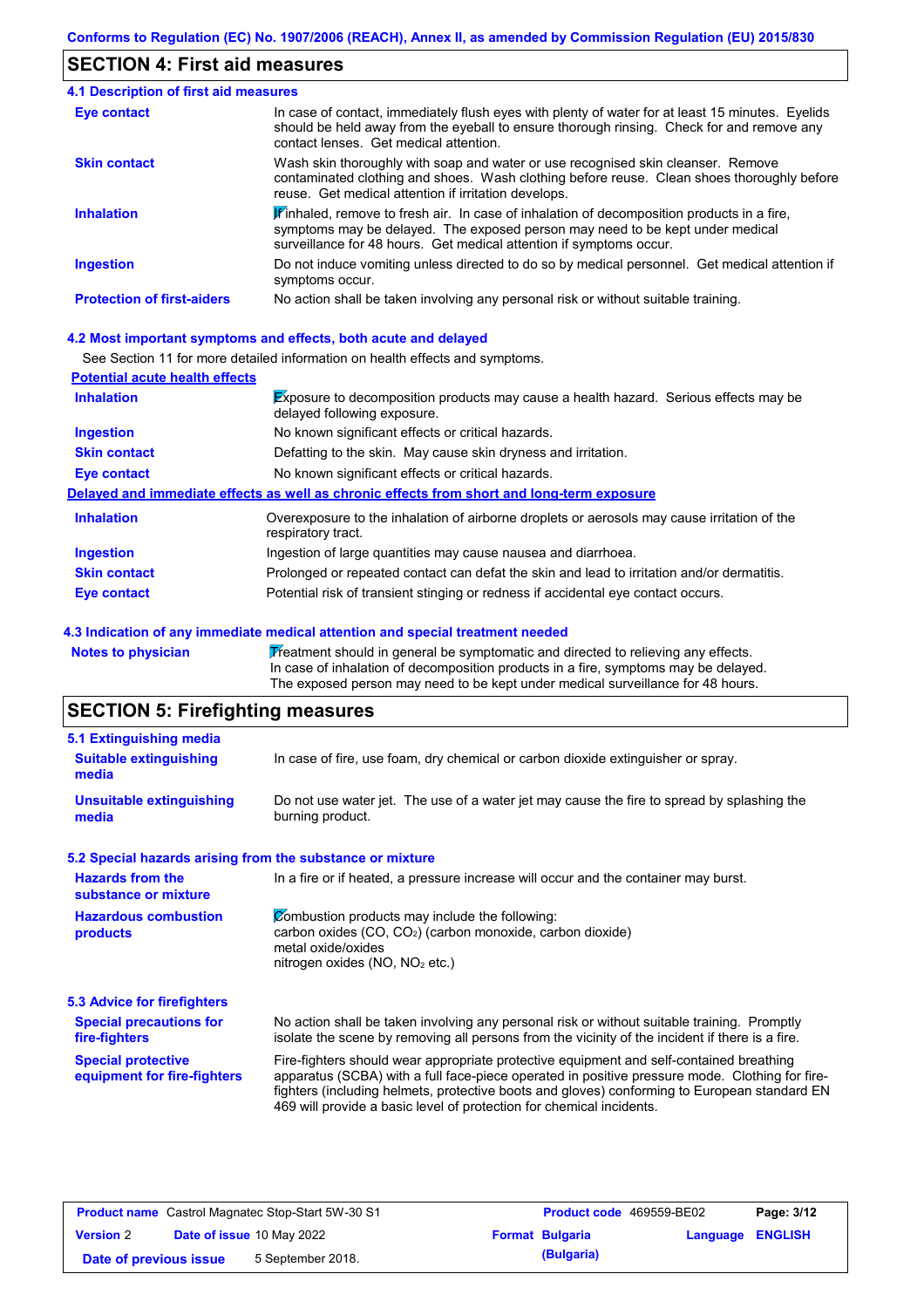# **SECTION 6: Accidental release measures**

|                                                          | 6.1 Personal precautions, protective equipment and emergency procedures                                                                                                                                                                                                                                                                                                                        |
|----------------------------------------------------------|------------------------------------------------------------------------------------------------------------------------------------------------------------------------------------------------------------------------------------------------------------------------------------------------------------------------------------------------------------------------------------------------|
| For non-emergency<br>personnel                           | No action shall be taken involving any personal risk or without suitable training. Evacuate<br>surrounding areas. Keep unnecessary and unprotected personnel from entering. Do not touch<br>or walk through spilt material. Floors may be slippery; use care to avoid falling. Put on<br>appropriate personal protective equipment.                                                            |
| For emergency responders                                 | If specialised clothing is required to deal with the spillage, take note of any information in<br>Section 8 on suitable and unsuitable materials. See also the information in "For non-<br>emergency personnel".                                                                                                                                                                               |
| <b>6.2 Environmental</b><br>precautions                  | Avoid dispersal of spilt material and runoff and contact with soil, waterways, drains and sewers.<br>Inform the relevant authorities if the product has caused environmental pollution (sewers,<br>waterways, soil or air).                                                                                                                                                                    |
| 6.3 Methods and material for containment and cleaning up |                                                                                                                                                                                                                                                                                                                                                                                                |
| <b>Small spill</b>                                       | Stop leak if without risk. Move containers from spill area. Absorb with an inert material and<br>place in an appropriate waste disposal container. Dispose of via a licensed waste disposal<br>contractor.                                                                                                                                                                                     |
| <b>Large spill</b>                                       | Stop leak if without risk. Move containers from spill area. Prevent entry into sewers, water<br>courses, basements or confined areas. Contain and collect spillage with non-combustible,<br>absorbent material e.g. sand, earth, vermiculite or diatomaceous earth and place in container<br>for disposal according to local regulations. Dispose of via a licensed waste disposal contractor. |
| 6.4 Reference to other<br><b>sections</b>                | See Section 1 for emergency contact information.<br>See Section 5 for firefighting measures.<br>See Section 8 for information on appropriate personal protective equipment.<br>See Section 12 for environmental precautions.<br>See Section 13 for additional waste treatment information.                                                                                                     |

# **SECTION 7: Handling and storage**

**Occupational exposure limits**

| 7.1 Precautions for safe handling                                                    |                                                                                                                                                                                                                                                                                                                                                                                                                                                                                          |
|--------------------------------------------------------------------------------------|------------------------------------------------------------------------------------------------------------------------------------------------------------------------------------------------------------------------------------------------------------------------------------------------------------------------------------------------------------------------------------------------------------------------------------------------------------------------------------------|
| <b>Protective measures</b>                                                           | Put on appropriate personal protective equipment.                                                                                                                                                                                                                                                                                                                                                                                                                                        |
| <b>Advice on general</b><br>occupational hygiene                                     | Eating, drinking and smoking should be prohibited in areas where this material is handled,<br>stored and processed. Wash thoroughly after handling. Remove contaminated clothing and<br>protective equipment before entering eating areas. See also Section 8 for additional<br>information on hygiene measures.                                                                                                                                                                         |
| <b>7.2 Conditions for safe</b><br>storage, including any<br><i>incompatibilities</i> | Store in accordance with local regulations. Store in a dry, cool and well-ventilated area, away<br>from incompatible materials (see Section 10). Keep away from heat and direct sunlight. Keep<br>container tightly closed and sealed until ready for use. Containers that have been opened must<br>be carefully resealed and kept upright to prevent leakage. Store and use only in equipment/<br>containers designed for use with this product. Do not store in unlabelled containers. |
| <b>Not suitable</b>                                                                  | Prolonged exposure to elevated temperature.                                                                                                                                                                                                                                                                                                                                                                                                                                              |
| 7.3 Specific end use(s)                                                              |                                                                                                                                                                                                                                                                                                                                                                                                                                                                                          |
| <b>Recommendations</b>                                                               | See section 1.2 and Exposure scenarios in annex, if applicable.                                                                                                                                                                                                                                                                                                                                                                                                                          |
|                                                                                      | <b>SECTION 8: Exposure controls/personal protection</b>                                                                                                                                                                                                                                                                                                                                                                                                                                  |
| <b>8.1 Control parameters</b>                                                        |                                                                                                                                                                                                                                                                                                                                                                                                                                                                                          |

| <b>Product/ingredient name</b>                                                | <b>Exposure limit values</b>                                                                                                                                                         |
|-------------------------------------------------------------------------------|--------------------------------------------------------------------------------------------------------------------------------------------------------------------------------------|
| Lubricating oils (petroleum), C20-50, hydrotreated<br>neutral oil-based       | Ministry of Labour and Social Policy and the Ministry of Health -<br>Ordinance No 13/2003. (Bulgaria).<br>Limit value 8 hours: $5 \text{ mg/m}^3$ 8 hours. Issued/Revised: $12/2006$ |
| Lubricating oils (petroleum), C20-50, hydrotreated<br>neutral oil-based       | Ministry of Labour and Social Policy and the Ministry of Health -<br>Ordinance No 13/2003. (Bulgaria).<br>Limit value 8 hours: $5 \text{ mg/m}^3$ 8 hours. Issued/Revised: $12/2006$ |
| Lubricating oils (petroleum), C24-50, solvent-extd.,<br>dewaxed, hydrogenated | Ministry of Labour and Social Policy and the Ministry of Health -<br>Ordinance No 13/2003. (Bulgaria).<br>Limit value 8 hours: $5 \text{ mg/m}^3$ 8 hours. Issued/Revised: $12/2006$ |
| Distillates (petroleum), solvent-dewaxed heavy<br>paraffinic                  | Ministry of Labour and Social Policy and the Ministry of Health -<br>Ordinance No 13/2003. (Bulgaria).                                                                               |
| <b>Product name</b> Castrol Magnatec Stop-Start 5W-30 S1                      | <b>Product code</b> 469559-BE02<br>Page: 4/12                                                                                                                                        |
| <b>Version 2</b><br>Date of issue 10 May 2022                                 | <b>Format Bulgaria</b><br><b>ENGLISH</b><br>Language                                                                                                                                 |
| 5 September 2018.<br>Date of previous issue                                   | (Bulgaria)                                                                                                                                                                           |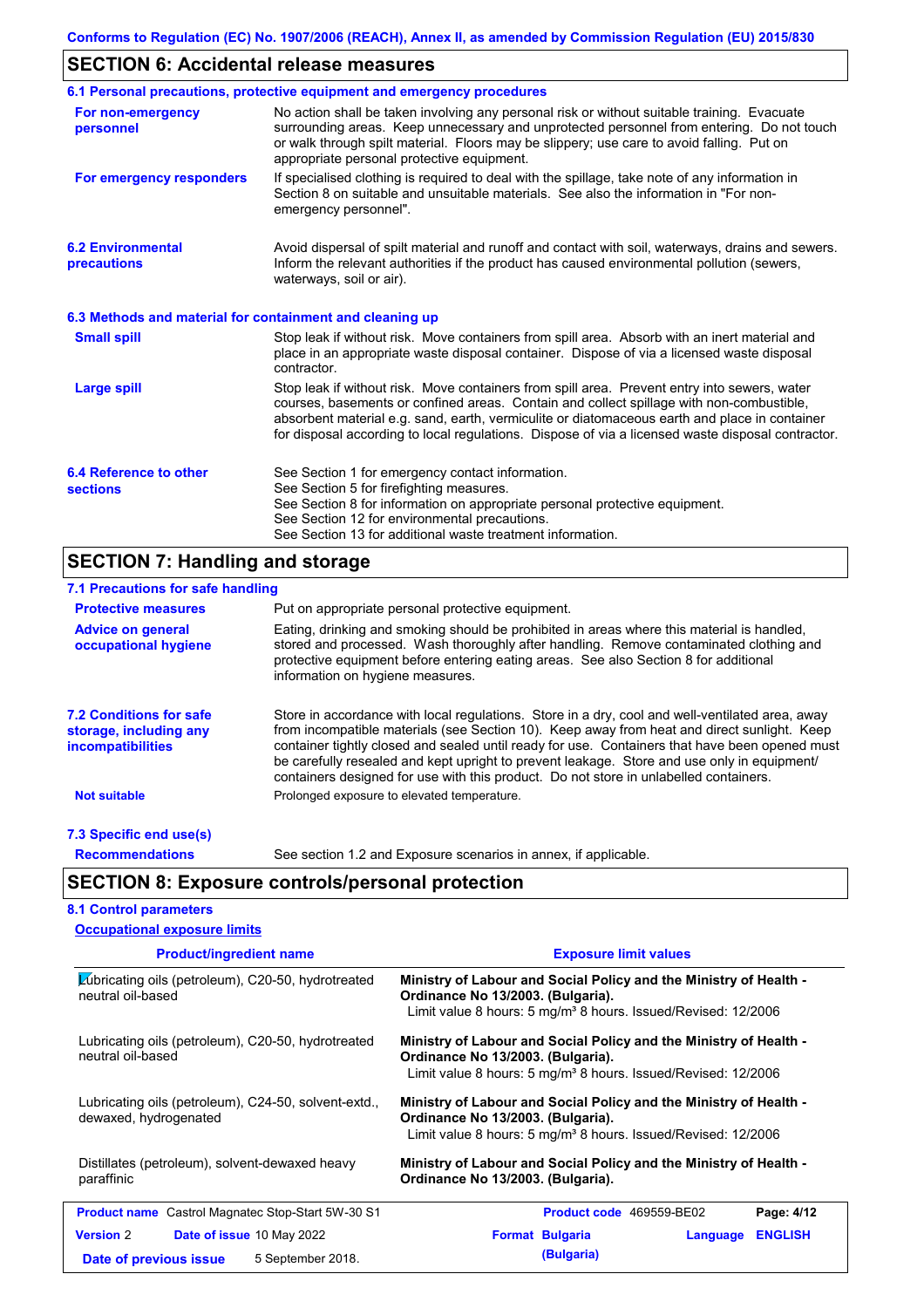## **SECTION 8: Exposure controls/personal protection**

Limit value 8 hours: 5 mg/m<sup>3</sup> 8 hours. Issued/Revised: 12/2006

Distillates (petroleum), hydrotreated heavy paraffinic **Ministry of Labour and Social Policy and the Ministry of Health - Ordinance No 13/2003. (Bulgaria).**

Limit value 8 hours: 5 mg/m<sup>3</sup> 8 hours. Issued/Revised: 12/2006

Whilst specific OELs for certain components may be shown in this section, other components may be present in any mist, vapour or dust produced. Therefore, the specific OELs may not be applicable to the product as a whole and are provided for guidance only.

**Recommended monitoring procedures**

If this product contains ingredients with exposure limits, personal, workplace atmosphere or biological monitoring may be required to determine the effectiveness of the ventilation or other control measures and/or the necessity to use respiratory protective equipment. Reference should be made to monitoring standards, such as the following: European Standard EN 689 (Workplace atmospheres - Guidance for the assessment of exposure by inhalation to chemical agents for comparison with limit values and measurement strategy) European Standard EN 14042 (Workplace atmospheres - Guide for the application and use of procedures for the assessment of exposure to chemical and biological agents) European Standard EN 482 (Workplace atmospheres - General requirements for the performance of procedures for the measurement of chemical agents) Reference to national guidance documents for methods for the determination of hazardous substances will also be required.

#### **Derived No Effect Level**

No DNELs/DMELs available.

#### **Predicted No Effect Concentration**

No PNECs available

**Hand protection**

| <b>8.2 Exposure controls</b>               |                                                                                                                                                                                                                                                                                                                                                                                                                                                                                                                                                                                                                                                                                                                                                                                                                                                                                                                                                                                                         |
|--------------------------------------------|---------------------------------------------------------------------------------------------------------------------------------------------------------------------------------------------------------------------------------------------------------------------------------------------------------------------------------------------------------------------------------------------------------------------------------------------------------------------------------------------------------------------------------------------------------------------------------------------------------------------------------------------------------------------------------------------------------------------------------------------------------------------------------------------------------------------------------------------------------------------------------------------------------------------------------------------------------------------------------------------------------|
| <b>Appropriate engineering</b><br>controls | Provide exhaust ventilation or other engineering controls to keep the relevant airborne<br>concentrations below their respective occupational exposure limits.<br>All activities involving chemicals should be assessed for their risks to health, to ensure<br>exposures are adequately controlled. Personal protective equipment should only be considered<br>after other forms of control measures (e.g. engineering controls) have been suitably evaluated.<br>Personal protective equipment should conform to appropriate standards, be suitable for use, be<br>kept in good condition and properly maintained.<br>Your supplier of personal protective equipment should be consulted for advice on selection and<br>appropriate standards. For further information contact your national organisation for standards.<br>The final choice of protective equipment will depend upon a risk assessment. It is important to<br>ensure that all items of personal protective equipment are compatible. |
| <b>Individual protection measures</b>      |                                                                                                                                                                                                                                                                                                                                                                                                                                                                                                                                                                                                                                                                                                                                                                                                                                                                                                                                                                                                         |

| <b>Hygiene measures</b>       | Wash hands, forearms and face thoroughly after handling chemical products, before eating,<br>smoking and using the lavatory and at the end of the working period. Ensure that eyewash<br>stations and safety showers are close to the workstation location.                                                                                                                                                                                                                                           |
|-------------------------------|-------------------------------------------------------------------------------------------------------------------------------------------------------------------------------------------------------------------------------------------------------------------------------------------------------------------------------------------------------------------------------------------------------------------------------------------------------------------------------------------------------|
| <b>Respiratory protection</b> | In case of insufficient ventilation, wear suitable respiratory equipment.<br>The correct choice of respiratory protection depends upon the chemicals being handled, the<br>conditions of work and use, and the condition of the respiratory equipment. Safety procedures<br>should be developed for each intended application. Respiratory protection equipment should<br>therefore be chosen in consultation with the supplier/manufacturer and with a full assessment<br>of the working conditions. |

**Eye/face protection** Safety glasses with side shields. **Skin protection**

**General Information:**

Because specific work environments and material handling practices vary, safety procedures should be developed for each intended application. The correct choice of protective gloves depends upon the chemicals being handled, and the conditions of work and use. Most gloves provide protection for only a limited time before they must be discarded and replaced (even the best chemically resistant gloves will break down after repeated chemical exposures).

Gloves should be chosen in consultation with the supplier / manufacturer and taking account of a full assessment of the working conditions.

Recommended: Nitrile gloves. **Breakthrough time:**

Breakthrough time data are generated by glove manufacturers under laboratory test conditions and represent how long a glove can be expected to provide effective permeation resistance. It is important when following breakthrough time recommendations that actual workplace conditions are taken into account. Always consult with your glove supplier for up-to-date technical information on breakthrough times for the recommended glove type.

|                        | <b>Product name</b> Castrol Magnatec Stop-Start 5W-30 S1 | <b>Product code</b> 469559-BE02 |                         | Page: 5/12 |
|------------------------|----------------------------------------------------------|---------------------------------|-------------------------|------------|
| <b>Version</b> 2       | <b>Date of issue 10 May 2022</b>                         | <b>Format Bulgaria</b>          | <b>Language ENGLISH</b> |            |
| Date of previous issue | 5 September 2018.                                        | (Bulgaria)                      |                         |            |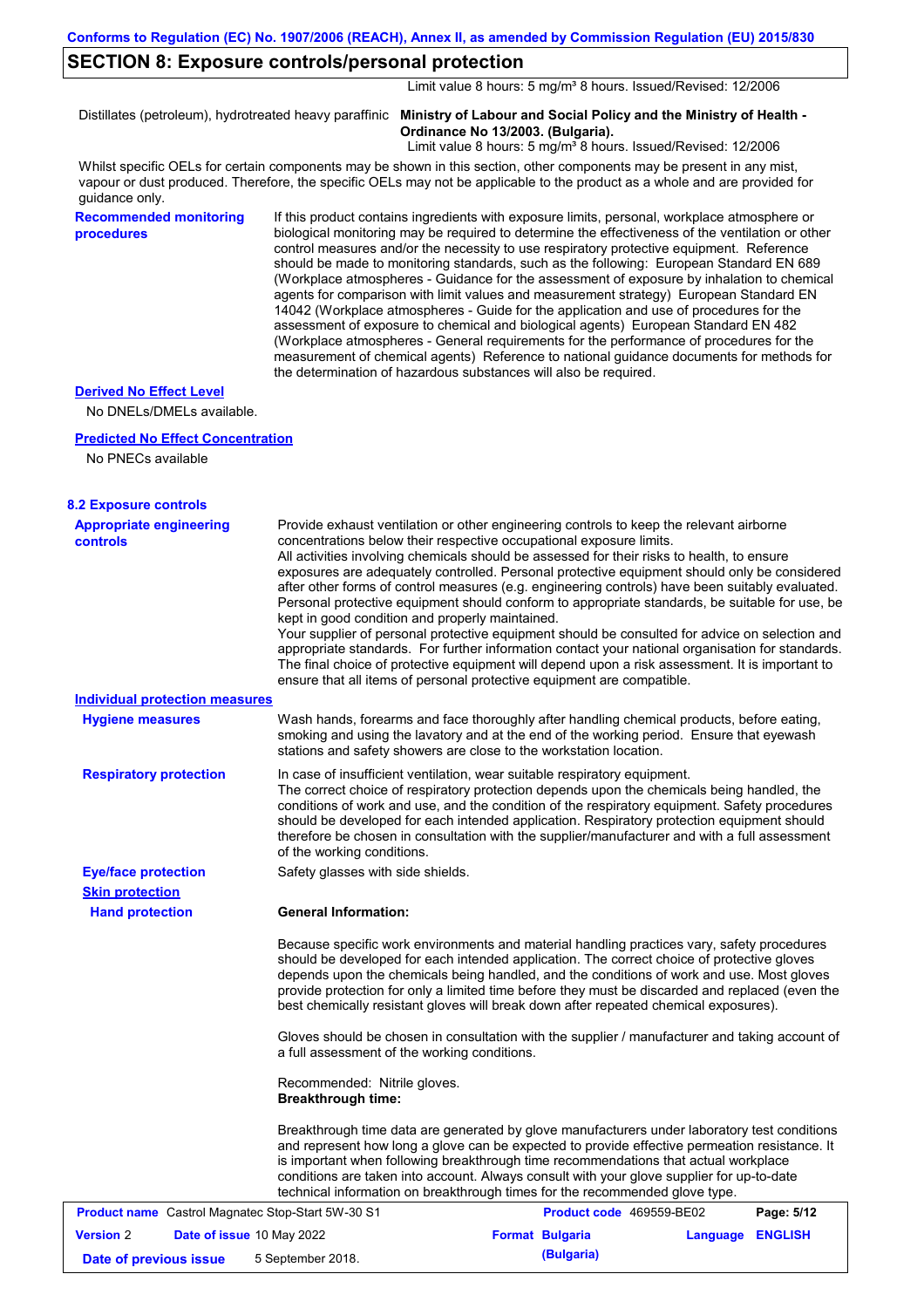# **SECTION 8: Exposure controls/personal protection**

Our recommendations on the selection of gloves are as follows:

Continuous contact:

|                                                  | Gloves with a minimum breakthrough time of 240 minutes, or >480 minutes if suitable gloves<br>can be obtained.<br>If suitable gloves are not available to offer that level of protection, gloves with shorter<br>breakthrough times may be acceptable as long as appropriate glove maintenance and<br>replacement regimes are determined and adhered to.                                                                                                                                                                                                                                                                                                                              |
|--------------------------------------------------|---------------------------------------------------------------------------------------------------------------------------------------------------------------------------------------------------------------------------------------------------------------------------------------------------------------------------------------------------------------------------------------------------------------------------------------------------------------------------------------------------------------------------------------------------------------------------------------------------------------------------------------------------------------------------------------|
|                                                  | Short-term / splash protection:                                                                                                                                                                                                                                                                                                                                                                                                                                                                                                                                                                                                                                                       |
|                                                  | Recommended breakthrough times as above.<br>It is recognised that for short-term, transient exposures, gloves with shorter breakthrough times<br>may commonly be used. Therefore, appropriate maintenance and replacement regimes must<br>be determined and rigorously followed.                                                                                                                                                                                                                                                                                                                                                                                                      |
|                                                  | <b>Glove Thickness:</b>                                                                                                                                                                                                                                                                                                                                                                                                                                                                                                                                                                                                                                                               |
|                                                  | For general applications, we recommend gloves with a thickness typically greater than 0.35 mm.                                                                                                                                                                                                                                                                                                                                                                                                                                                                                                                                                                                        |
|                                                  | It should be emphasised that glove thickness is not necessarily a good predictor of glove<br>resistance to a specific chemical, as the permeation efficiency of the glove will be dependent<br>on the exact composition of the glove material. Therefore, glove selection should also be based<br>on consideration of the task requirements and knowledge of breakthrough times.<br>Glove thickness may also vary depending on the glove manufacturer, the glove type and the<br>glove model. Therefore, the manufacturers' technical data should always be taken into account<br>to ensure selection of the most appropriate glove for the task.                                     |
|                                                  | Note: Depending on the activity being conducted, gloves of varying thickness may be required<br>for specific tasks. For example:                                                                                                                                                                                                                                                                                                                                                                                                                                                                                                                                                      |
|                                                  | • Thinner gloves (down to 0.1 mm or less) may be required where a high degree of manual<br>dexterity is needed. However, these gloves are only likely to give short duration protection and<br>would normally be just for single use applications, then disposed of.                                                                                                                                                                                                                                                                                                                                                                                                                  |
|                                                  | • Thicker gloves (up to 3 mm or more) may be required where there is a mechanical (as well<br>as a chemical) risk i.e. where there is abrasion or puncture potential.                                                                                                                                                                                                                                                                                                                                                                                                                                                                                                                 |
| <b>Skin and body</b>                             | Use of protective clothing is good industrial practice.<br>Personal protective equipment for the body should be selected based on the task being<br>performed and the risks involved and should be approved by a specialist before handling this<br>product.<br>Cotton or polyester/cotton overalls will only provide protection against light superficial<br>contamination that will not soak through to the skin. Overalls should be laundered on a regular<br>basis. When the risk of skin exposure is high (e.g. when cleaning up spillages or if there is a<br>risk of splashing) then chemical resistant aprons and/or impervious chemical suits and boots<br>will be required. |
| <b>Refer to standards:</b>                       | Respiratory protection: EN 529<br>Gloves: EN 420, EN 374<br>Eye protection: EN 166<br>Filtering half-mask: EN 149<br>Filtering half-mask with valve: EN 405<br>Half-mask: EN 140 plus filter<br>Full-face mask: EN 136 plus filter<br>Particulate filters: EN 143<br>Gas/combined filters: EN 14387                                                                                                                                                                                                                                                                                                                                                                                   |
| <b>Environmental exposure</b><br><b>controls</b> | Emissions from ventilation or work process equipment should be checked to ensure they<br>comply with the requirements of environmental protection legislation. In some cases, fume<br>scrubbers, filters or engineering modifications to the process equipment will be necessary to<br>reduce emissions to acceptable levels.                                                                                                                                                                                                                                                                                                                                                         |

|                        |                                  | <b>Product name</b> Castrol Magnatec Stop-Start 5W-30 S1 | Product code 469559-BE02 |                         | Page: 6/12 |
|------------------------|----------------------------------|----------------------------------------------------------|--------------------------|-------------------------|------------|
| <b>Version 2</b>       | <b>Date of issue 10 May 2022</b> |                                                          | <b>Format Bulgaria</b>   | <b>Language ENGLISH</b> |            |
| Date of previous issue |                                  | 5 September 2018.                                        | (Bulgaria)               |                         |            |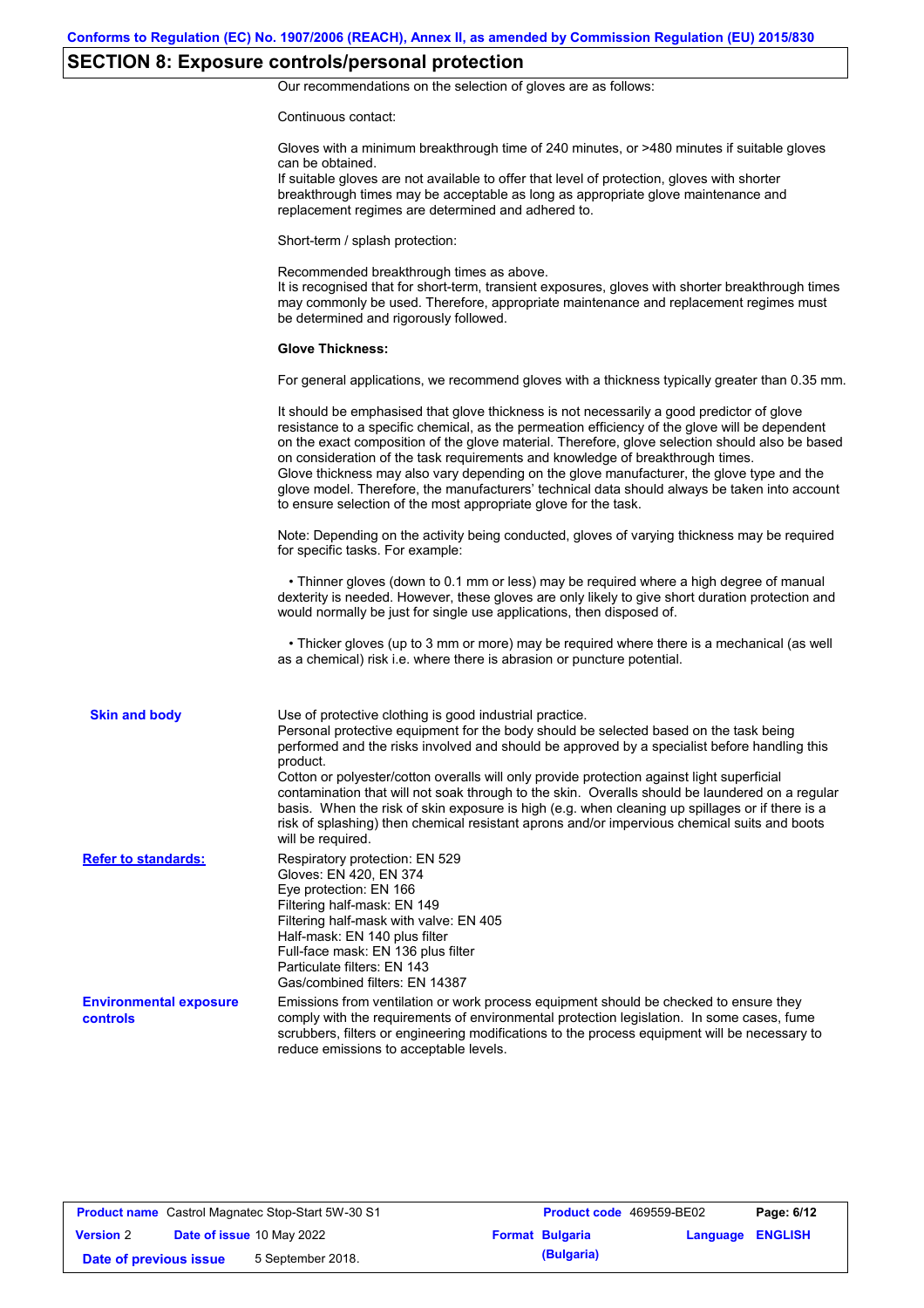# **SECTION 9: Physical and chemical properties**

The conditions of measurement of all properties are at standard temperature and pressure unless otherwise indicated.

### **9.1 Information on basic physical and chemical properties**

| <b>Appearance</b>                               |                                              |
|-------------------------------------------------|----------------------------------------------|
| <b>Physical state</b>                           | Liquid.                                      |
| <b>Colour</b>                                   | Amber. [Light]                               |
| <b>Odour</b>                                    | Not available.                               |
| <b>Odour threshold</b>                          | Not available.                               |
| pH                                              | Mot applicable.                              |
| <b>Melting point/freezing point</b>             | Not available.                               |
| Initial boiling point and boiling<br>range      | Not available.                               |
| <b>Pour point</b>                               | -46 $^{\circ}$ C                             |
| <b>Flash point</b>                              | Closed cup: 209°C (408.2°F) [Pensky-Martens] |
| <b>Evaporation rate</b>                         | Not available.                               |
| <b>Flammability (solid, gas)</b>                | Not available.                               |
| Upper/lower flammability or<br>explosive limits | Not available.                               |

**Vapour pressure**

**9.2 Other information**

No additional information.

Not available.

|                                                   |                                                                                                                                      |           |          | Vapour Pressure at 20°C |          |                | Vapour pressure at 50°C<br>kPa<br><b>Method</b><br>EU A.4<br>$\overline{0}$ |  |
|---------------------------------------------------|--------------------------------------------------------------------------------------------------------------------------------------|-----------|----------|-------------------------|----------|----------------|-----------------------------------------------------------------------------|--|
|                                                   | <b>Ingredient name</b>                                                                                                               | mm Hg kPa |          | <b>Method</b>           | mm<br>Hg |                |                                                                             |  |
|                                                   | <b>L</b> úbricating oils<br>(petroleum), C20-50,<br>hydrotreated neutral oil-<br>based                                               | < 0.08    | < 0.011  | <b>ASTM D 5191</b>      |          |                |                                                                             |  |
|                                                   | Lubricating oils<br>(petroleum), C20-50,<br>hydrotreated neutral oil-<br>based                                                       | <0.08     | < 0.011  | <b>ASTM D 5191</b>      |          |                |                                                                             |  |
|                                                   | bis(nonylphenyl)amine                                                                                                                | < 0.01    | < 0.0013 | EU A.4                  | 0        |                |                                                                             |  |
|                                                   | Distillates (petroleum),<br>solvent-dewaxed<br>heavy paraffinic                                                                      | < 0.08    | < 0.011  | <b>ASTM D 5191</b>      |          |                |                                                                             |  |
|                                                   | Distillates (petroleum),<br>hydrotreated heavy<br>paraffinic                                                                         | <0.08     | < 0.011  | <b>ASTM D 5191</b>      |          |                |                                                                             |  |
| <b>Vapour density</b>                             | Not available.                                                                                                                       |           |          |                         |          |                |                                                                             |  |
| <b>Relative density</b>                           | Not available.                                                                                                                       |           |          |                         |          |                |                                                                             |  |
| <b>Density</b>                                    | <1000 kg/m <sup>3</sup> (<1 g/cm <sup>3</sup> ) at 15 <sup>°</sup> C                                                                 |           |          |                         |          |                |                                                                             |  |
| <b>Solubility(ies)</b>                            | insoluble in water.                                                                                                                  |           |          |                         |          |                |                                                                             |  |
| <b>Partition coefficient: n-octanol/</b><br>water | Not applicable.                                                                                                                      |           |          |                         |          |                |                                                                             |  |
| <b>Auto-ignition temperature</b>                  | <b>Ingredient name</b>                                                                                                               |           | °C       | °F                      |          | <b>Method</b>  |                                                                             |  |
|                                                   | bis(nonylphenyl)amine                                                                                                                |           | 440      | 824                     |          | <b>EU A.15</b> |                                                                             |  |
| <b>Decomposition temperature</b>                  | Not available.                                                                                                                       |           |          |                         |          |                |                                                                             |  |
| <b>Viscosity</b>                                  | Kinematic: 59.9 mm <sup>2</sup> /s (59.9 cSt) at $40^{\circ}$ C<br>Kinematic: 10.3 mm <sup>2</sup> /s (10.3 cSt) at 100 $^{\circ}$ C |           |          |                         |          |                |                                                                             |  |
| <b>Explosive properties</b>                       | Not available.                                                                                                                       |           |          |                         |          |                |                                                                             |  |
| <b>Oxidising properties</b>                       | Not available.                                                                                                                       |           |          |                         |          |                |                                                                             |  |
| <b>Particle characteristics</b>                   |                                                                                                                                      |           |          |                         |          |                |                                                                             |  |
| <b>Median particle size</b>                       | Not applicable.                                                                                                                      |           |          |                         |          |                |                                                                             |  |

|                        | <b>Product name</b> Castrol Magnatec Stop-Start 5W-30 S1 | <b>Product code</b> 469559-BE02 |          | Page: 7/12     |
|------------------------|----------------------------------------------------------|---------------------------------|----------|----------------|
| <b>Version 2</b>       | <b>Date of issue 10 May 2022</b>                         | <b>Format Bulgaria</b>          | Language | <b>ENGLISH</b> |
| Date of previous issue | 5 September 2018.                                        | (Bulgaria)                      |          |                |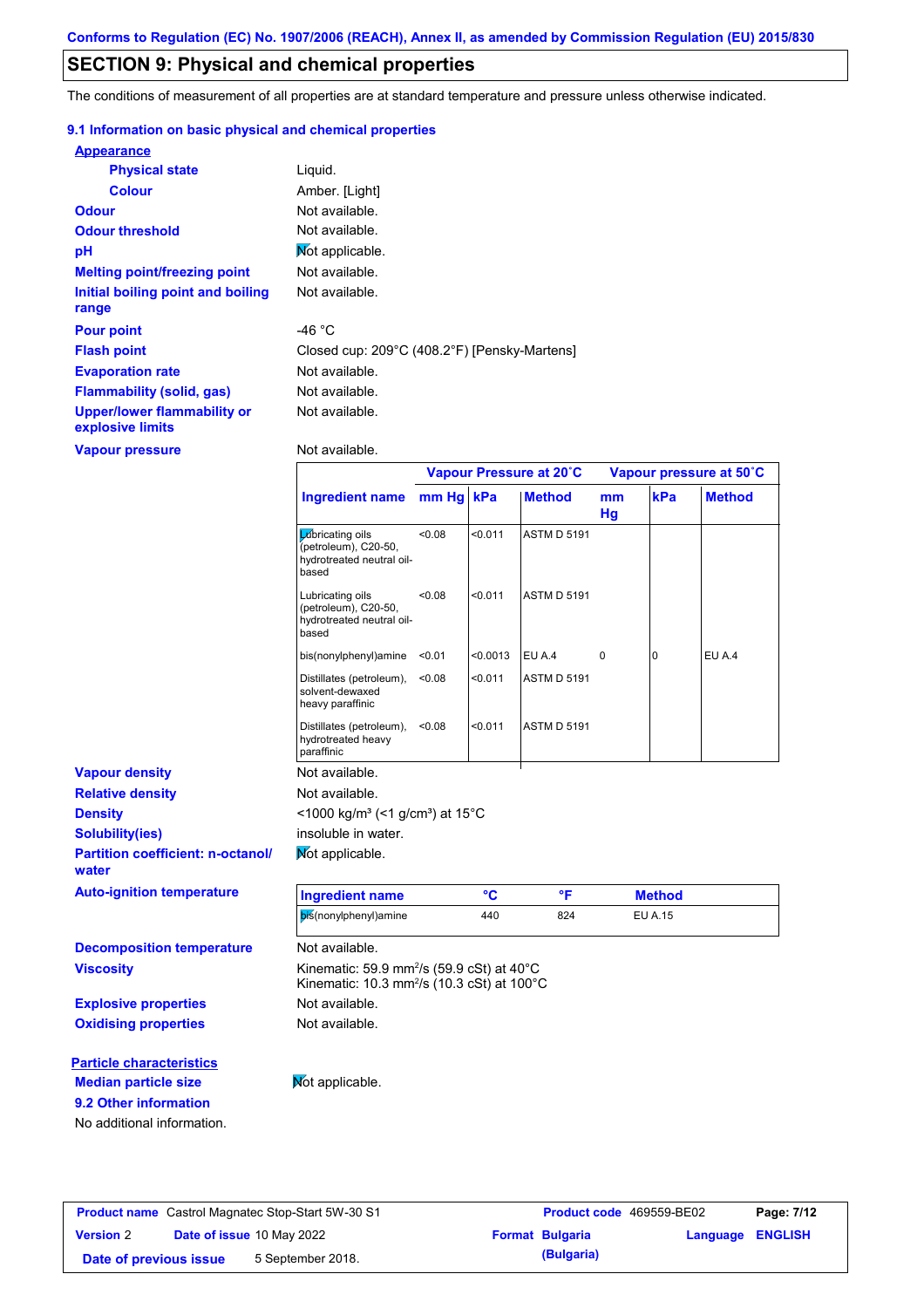| <b>SECTION 10: Stability and reactivity</b>     |                                                                                                                                                                         |
|-------------------------------------------------|-------------------------------------------------------------------------------------------------------------------------------------------------------------------------|
| <b>10.1 Reactivity</b>                          | No specific test data available for this product. Refer to Conditions to avoid and Incompatible<br>materials for additional information.                                |
| <b>10.2 Chemical stability</b>                  | The product is stable.                                                                                                                                                  |
| 10.3 Possibility of<br>hazardous reactions      | Under normal conditions of storage and use, hazardous reactions will not occur.<br>Under normal conditions of storage and use, hazardous polymerisation will not occur. |
| <b>10.4 Conditions to avoid</b>                 | Avoid all possible sources of ignition (spark or flame).                                                                                                                |
| <b>10.5 Incompatible materials</b>              | Reactive or incompatible with the following materials: oxidising materials.                                                                                             |
| <b>10.6 Hazardous</b><br>decomposition products | Under normal conditions of storage and use, hazardous decomposition products should not be<br>produced.                                                                 |

# **SECTION 11: Toxicological information**

# **11.1 Information on toxicological effects**

|  | <b>Acute toxicity estimates</b> |
|--|---------------------------------|
|  |                                 |

| <b>Product/ingredient name</b>                                                             |                                                                                                                                                                                                                                                                                                                                                                                                                 | Oral (mg/<br>kg) | <b>Dermal</b><br>(mg/kg) | <b>Inhalation</b><br>(gases)<br>(ppm) | <b>Inhalation</b><br>(vapours)<br>(mg/l) | <b>Inhalation</b><br>(dusts)<br>and mists)<br>(mg/l) |  |
|--------------------------------------------------------------------------------------------|-----------------------------------------------------------------------------------------------------------------------------------------------------------------------------------------------------------------------------------------------------------------------------------------------------------------------------------------------------------------------------------------------------------------|------------------|--------------------------|---------------------------------------|------------------------------------------|------------------------------------------------------|--|
| Zong chain alkyl phenol                                                                    |                                                                                                                                                                                                                                                                                                                                                                                                                 | 2500             | N/A                      | N/A                                   | N/A                                      | N/A                                                  |  |
| <b>Information on likely</b><br>routes of exposure                                         | Routes of entry anticipated: Dermal, Inhalation.                                                                                                                                                                                                                                                                                                                                                                |                  |                          |                                       |                                          |                                                      |  |
| <b>Potential acute health effects</b>                                                      |                                                                                                                                                                                                                                                                                                                                                                                                                 |                  |                          |                                       |                                          |                                                      |  |
| <b>Inhalation</b>                                                                          | Exposure to decomposition products may cause a health hazard. Serious effects may be<br>delayed following exposure.                                                                                                                                                                                                                                                                                             |                  |                          |                                       |                                          |                                                      |  |
| <b>Ingestion</b>                                                                           | No known significant effects or critical hazards.                                                                                                                                                                                                                                                                                                                                                               |                  |                          |                                       |                                          |                                                      |  |
| <b>Skin contact</b>                                                                        | Defatting to the skin. May cause skin dryness and irritation.                                                                                                                                                                                                                                                                                                                                                   |                  |                          |                                       |                                          |                                                      |  |
| <b>Eye contact</b>                                                                         | No known significant effects or critical hazards.                                                                                                                                                                                                                                                                                                                                                               |                  |                          |                                       |                                          |                                                      |  |
| <b>Symptoms related to the physical, chemical and toxicological characteristics</b>        |                                                                                                                                                                                                                                                                                                                                                                                                                 |                  |                          |                                       |                                          |                                                      |  |
| <b>Inhalation</b>                                                                          | No specific data.                                                                                                                                                                                                                                                                                                                                                                                               |                  |                          |                                       |                                          |                                                      |  |
| <b>Ingestion</b>                                                                           | No specific data.                                                                                                                                                                                                                                                                                                                                                                                               |                  |                          |                                       |                                          |                                                      |  |
| <b>Skin contact</b>                                                                        | Adverse symptoms may include the following:<br>irritation<br>dryness<br>cracking                                                                                                                                                                                                                                                                                                                                |                  |                          |                                       |                                          |                                                      |  |
| <b>Eye contact</b>                                                                         | No specific data.                                                                                                                                                                                                                                                                                                                                                                                               |                  |                          |                                       |                                          |                                                      |  |
| Delayed and immediate effects as well as chronic effects from short and long-term exposure |                                                                                                                                                                                                                                                                                                                                                                                                                 |                  |                          |                                       |                                          |                                                      |  |
| <b>Inhalation</b>                                                                          | Overexposure to the inhalation of airborne droplets or aerosols may cause irritation of the<br>respiratory tract.                                                                                                                                                                                                                                                                                               |                  |                          |                                       |                                          |                                                      |  |
| <b>Ingestion</b>                                                                           | Ingestion of large quantities may cause nausea and diarrhoea.                                                                                                                                                                                                                                                                                                                                                   |                  |                          |                                       |                                          |                                                      |  |
| <b>Skin contact</b>                                                                        | Prolonged or repeated contact can defat the skin and lead to irritation and/or dermatitis.                                                                                                                                                                                                                                                                                                                      |                  |                          |                                       |                                          |                                                      |  |
| <b>Eye contact</b>                                                                         | Potential risk of transient stinging or redness if accidental eye contact occurs.                                                                                                                                                                                                                                                                                                                               |                  |                          |                                       |                                          |                                                      |  |
| <b>Potential chronic health effects</b>                                                    |                                                                                                                                                                                                                                                                                                                                                                                                                 |                  |                          |                                       |                                          |                                                      |  |
| <b>General</b>                                                                             | <b>USED ENGINE OILS</b><br>Combustion products resulting from the operation of internal combustion engines contaminate<br>engine oils during use. Used engine oil may contain hazardous components which have the<br>potential to cause skin cancer. Frequent or prolonged contact with all types and makes of used<br>engine oil must therefore be avoided and a high standard of personal hygiene maintained. |                  |                          |                                       |                                          |                                                      |  |
| <b>Carcinogenicity</b>                                                                     | No known significant effects or critical hazards.                                                                                                                                                                                                                                                                                                                                                               |                  |                          |                                       |                                          |                                                      |  |
| <b>Mutagenicity</b>                                                                        | No known significant effects or critical hazards.                                                                                                                                                                                                                                                                                                                                                               |                  |                          |                                       |                                          |                                                      |  |
| <b>Developmental effects</b>                                                               | No known significant effects or critical hazards.                                                                                                                                                                                                                                                                                                                                                               |                  |                          |                                       |                                          |                                                      |  |
| <b>Fertility effects</b>                                                                   | No known significant effects or critical hazards.                                                                                                                                                                                                                                                                                                                                                               |                  |                          |                                       |                                          |                                                      |  |

| <b>Product name</b> Castrol Magnatec Stop-Start 5W-30 S1 |  |                                  | Product code 469559-BE02 |                        | Page: 8/12              |  |
|----------------------------------------------------------|--|----------------------------------|--------------------------|------------------------|-------------------------|--|
| <b>Version 2</b>                                         |  | <b>Date of issue 10 May 2022</b> |                          | <b>Format Bulgaria</b> | <b>Language ENGLISH</b> |  |
| Date of previous issue                                   |  | 5 September 2018.                |                          | (Bulgaria)             |                         |  |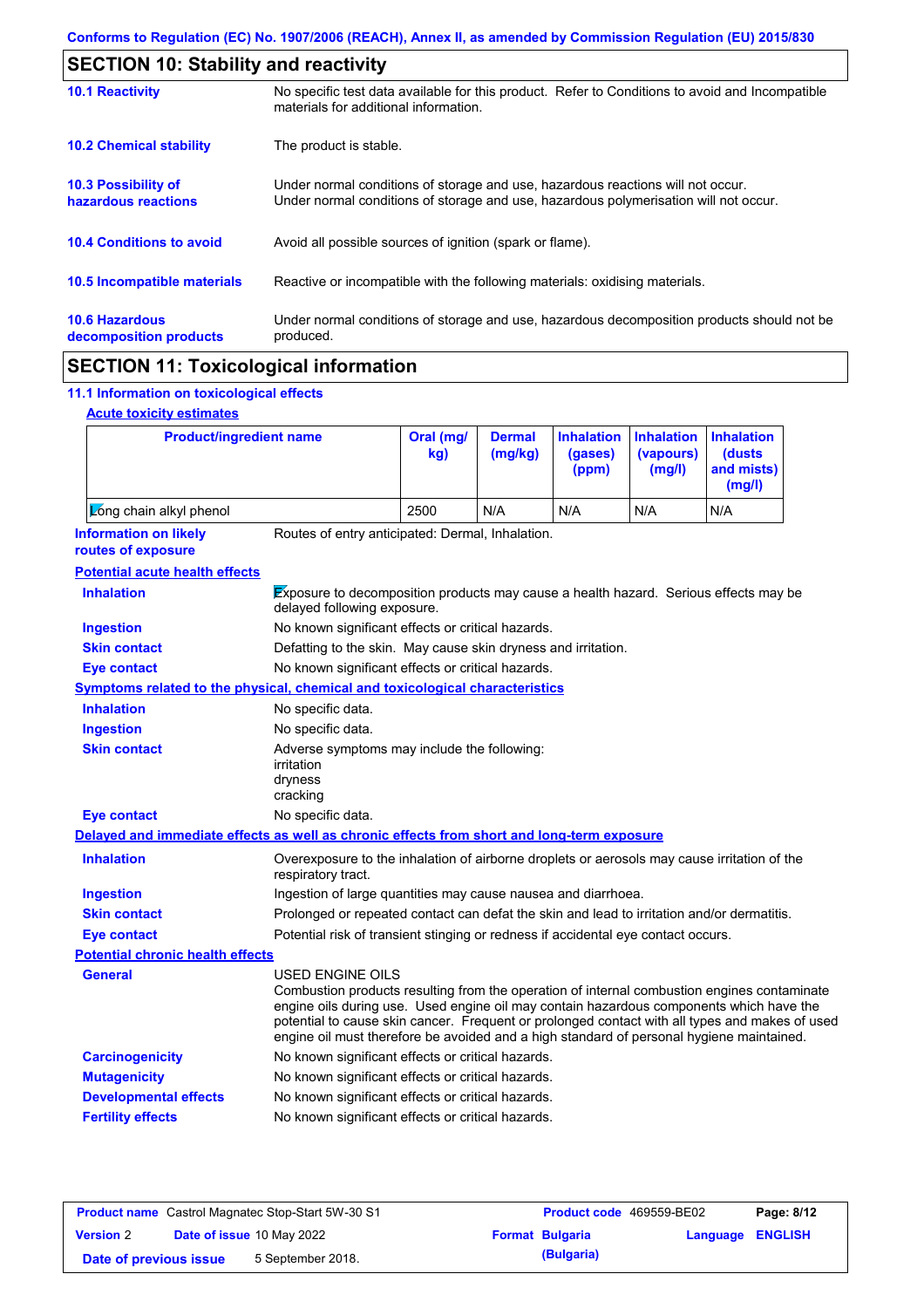## **SECTION 12: Ecological information**

## **12.1 Toxicity**

**Environmental hazards** Not classified as dangerous

#### **12.2 Persistence and degradability**

Expected to be biodegradable.

#### **12.3 Bioaccumulative potential**

This product is not expected to bioaccumulate through food chains in the environment.

| <b>12.4 Mobility in soil</b>                                  |                                                                      |
|---------------------------------------------------------------|----------------------------------------------------------------------|
| <b>Soil/water partition</b><br>coefficient (K <sub>oc</sub> ) | Not available.                                                       |
| <b>Mobility</b>                                               | Spillages may penetrate the soil causing ground water contamination. |

### **12.5 Results of PBT and vPvB assessment**

Product does not meet the criteria for PBT or vPvB according to Regulation (EC) No. 1907/2006, Annex XIII.

### **12.6 Other adverse effects**

| <b>Other ecological information</b> | Spills may form a film on water surfaces causing physical damage to organisms. Oxygen |
|-------------------------------------|---------------------------------------------------------------------------------------|
|                                     | transfer could also be impaired.                                                      |

## **SECTION 13: Disposal considerations**

### **13.1 Waste treatment methods**

### **Product**

**Methods of disposal**

Where possible, arrange for product to be recycled. Dispose of via an authorised person/ licensed waste disposal contractor in accordance with local regulations.

## **Hazardous waste** Yes.

#### **European waste catalogue (EWC)**

| Waste code | <b>Waste designation</b>                                        |
|------------|-----------------------------------------------------------------|
| 13 02 05*  | mineral-based non-chlorinated engine, gear and lubricating oils |

However, deviation from the intended use and/or the presence of any potential contaminants may require an alternative waste disposal code to be assigned by the end user.

#### **Packaging**

| <b>Methods of disposal</b> | Where possible, arrange for product to be recycled. Dispose of via an authorised person/<br>licensed waste disposal contractor in accordance with local regulations.                                                                    |
|----------------------------|-----------------------------------------------------------------------------------------------------------------------------------------------------------------------------------------------------------------------------------------|
| <b>Special precautions</b> | This material and its container must be disposed of in a safe way. Empty containers or liners<br>may retain some product residues. Avoid dispersal of spilt material and runoff and contact with<br>soil, waterways, drains and sewers. |
| <b>References</b>          | Commission 2014/955/EU<br>Directive 2008/98/EC                                                                                                                                                                                          |

# **SECTION 14: Transport information**

|                                            | <b>ADR/RID</b>                                           | <b>ADN</b>     | <b>IMDG</b>                          | <b>IATA</b>                |
|--------------------------------------------|----------------------------------------------------------|----------------|--------------------------------------|----------------------------|
| 14.1 UN number                             | Not regulated.                                           | Not regulated. | Not regulated.                       | Not regulated.             |
| 14.2 UN proper<br>shipping name            |                                                          | -              |                                      |                            |
| <b>14.3 Transport</b><br>hazard class(es)  |                                                          |                |                                      |                            |
| <b>14.4 Packing</b><br>group               |                                                          | -              |                                      |                            |
| 14.5<br><b>Environmental</b><br>hazards    | No.                                                      | No.            | No.                                  | No.                        |
|                                            | <b>Product name</b> Castrol Magnatec Stop-Start 5W-30 S1 |                | Product code 469559-BE02             | Page: 9/12                 |
| <b>Version 2</b><br>Date of previous issue | Date of issue 10 May 2022<br>5 September 2018.           |                | <b>Format Bulgaria</b><br>(Bulgaria) | <b>ENGLISH</b><br>Language |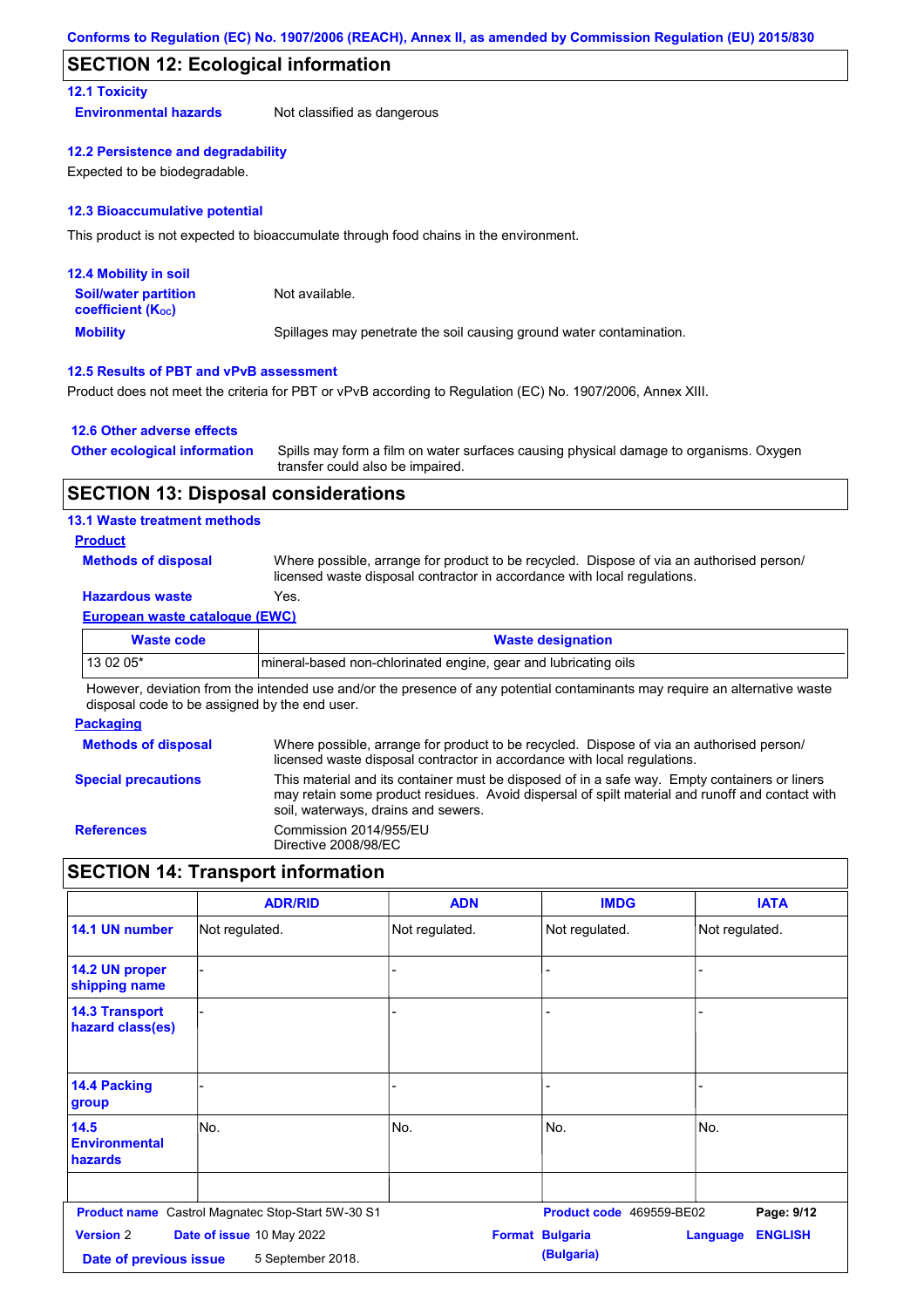| <b>SECTION 14: Transport information</b>                                                                                        |                                                                |                                                                                                     |  |
|---------------------------------------------------------------------------------------------------------------------------------|----------------------------------------------------------------|-----------------------------------------------------------------------------------------------------|--|
| <b>Additional</b>                                                                                                               |                                                                |                                                                                                     |  |
| information                                                                                                                     |                                                                |                                                                                                     |  |
| <b>14.6 Special precautions for</b><br>user                                                                                     | Not available.                                                 |                                                                                                     |  |
| <b>14.7 Transport in bulk</b><br>according to IMO<br><b>instruments</b>                                                         | Not available.                                                 |                                                                                                     |  |
|                                                                                                                                 | <b>SECTION 15: Regulatory information</b>                      |                                                                                                     |  |
|                                                                                                                                 |                                                                | 15.1 Safety, health and environmental regulations/legislation specific for the substance or mixture |  |
| EU Regulation (EC) No. 1907/2006 (REACH)                                                                                        |                                                                |                                                                                                     |  |
|                                                                                                                                 | <b>Annex XIV - List of substances subject to authorisation</b> |                                                                                                     |  |
| <b>Annex XIV</b>                                                                                                                |                                                                |                                                                                                     |  |
| None of the components are listed.                                                                                              |                                                                |                                                                                                     |  |
| <b>Substances of very high concern</b>                                                                                          |                                                                |                                                                                                     |  |
| None of the components are listed.                                                                                              |                                                                |                                                                                                     |  |
| EU Regulation (EC) No. 1907/2006 (REACH)                                                                                        |                                                                |                                                                                                     |  |
| <b>Annex XVII - Restrictions</b><br>on the manufacture,<br>placing on the market<br>and use of certain<br>dangerous substances, | Not applicable.                                                |                                                                                                     |  |
| mixtures and articles                                                                                                           |                                                                |                                                                                                     |  |
| <b>Other regulations</b>                                                                                                        |                                                                |                                                                                                     |  |
| <b>REACH Status</b>                                                                                                             | current requirements of REACH.                                 | The company, as identified in Section 1, sells this product in the EU in compliance with the        |  |
| <b>United States inventory</b><br>(TSCA 8b)                                                                                     |                                                                | All components are active or exempted.                                                              |  |
| <b>Australia inventory (AIIC)</b>                                                                                               |                                                                | All components are listed or exempted.                                                              |  |
| <b>Canada inventory</b>                                                                                                         |                                                                | All components are listed or exempted.                                                              |  |
| <b>China inventory (IECSC)</b>                                                                                                  |                                                                | All components are listed or exempted.                                                              |  |
| <b>Japan inventory (CSCL)</b>                                                                                                   |                                                                | All components are listed or exempted.                                                              |  |
| <b>Korea inventory (KECI)</b>                                                                                                   |                                                                | All components are listed or exempted.                                                              |  |
| <b>Philippines inventory</b><br>(PICCS)                                                                                         | At least one component is not listed.                          |                                                                                                     |  |
| <b>Taiwan Chemical</b><br><b>Substances Inventory</b><br>(TCSI)                                                                 |                                                                | All components are listed or exempted.                                                              |  |
| Ozone depleting substances (1005/2009/EU)                                                                                       |                                                                |                                                                                                     |  |
| Not listed.                                                                                                                     |                                                                |                                                                                                     |  |
| Prior Informed Consent (PIC) (649/2012/EU)                                                                                      |                                                                |                                                                                                     |  |
| Not listed.                                                                                                                     |                                                                |                                                                                                     |  |
| <b>Persistent Organic Pollutants</b><br>Not listed.                                                                             |                                                                |                                                                                                     |  |
|                                                                                                                                 | EU - Water framework directive - Priority substances           |                                                                                                     |  |
| Mone of the components are listed.                                                                                              |                                                                |                                                                                                     |  |
| <b>Seveso Directive</b>                                                                                                         |                                                                |                                                                                                     |  |
|                                                                                                                                 | This product is not controlled under the Seveso Directive.     |                                                                                                     |  |
|                                                                                                                                 |                                                                |                                                                                                     |  |
| <b>15.2 Chemical safety</b>                                                                                                     |                                                                | A Chemical Safety Assessment has been carried out for one or more of the substances within          |  |
| assessment                                                                                                                      |                                                                | this mixture. A Chemical Safety Assessment has not been carried out for the mixture itself.         |  |

| <b>Product name</b> Castrol Magnatec Stop-Start 5W-30 S1 |  |                                  | <b>Product code</b> 469559-BE02 |                        | Page: 10/12             |  |
|----------------------------------------------------------|--|----------------------------------|---------------------------------|------------------------|-------------------------|--|
| <b>Version 2</b>                                         |  | <b>Date of issue 10 May 2022</b> |                                 | <b>Format Bulgaria</b> | <b>Language ENGLISH</b> |  |
| Date of previous issue                                   |  | 5 September 2018.                |                                 | (Bulgaria)             |                         |  |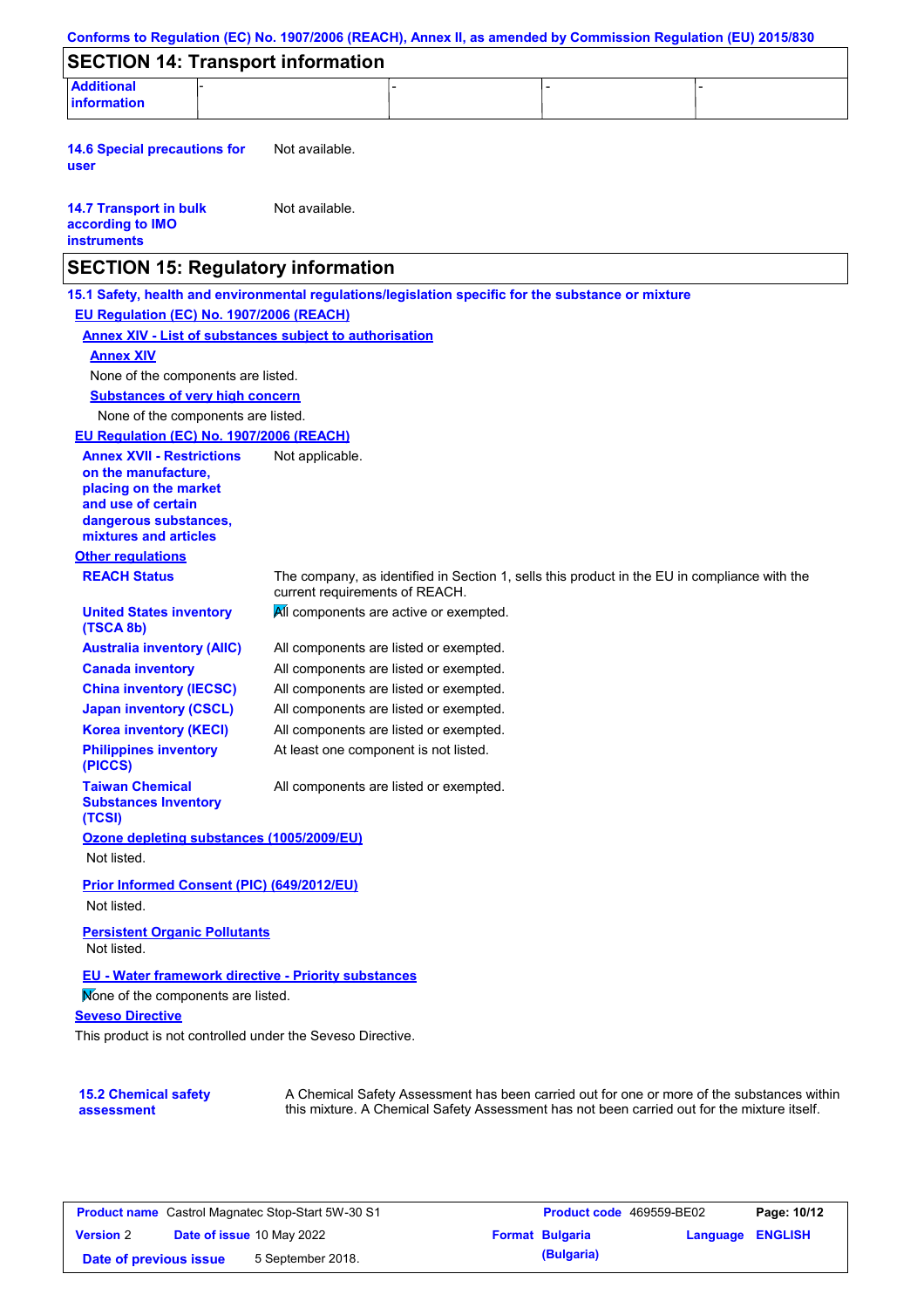# **SECTION 16: Other information**

| <b>Abbreviations and acronyms</b> | ADN = European Provisions concerning the International Carriage of Dangerous Goods by<br>Inland Waterway                                               |
|-----------------------------------|--------------------------------------------------------------------------------------------------------------------------------------------------------|
|                                   | ADR = The European Agreement concerning the International Carriage of Dangerous Goods by                                                               |
|                                   | Road                                                                                                                                                   |
|                                   | ATE = Acute Toxicity Estimate                                                                                                                          |
|                                   | BCF = Bioconcentration Factor                                                                                                                          |
|                                   | CAS = Chemical Abstracts Service                                                                                                                       |
|                                   | CLP = Classification, Labelling and Packaging Regulation [Regulation (EC) No. 1272/2008]                                                               |
|                                   | CSA = Chemical Safety Assessment                                                                                                                       |
|                                   | CSR = Chemical Safety Report                                                                                                                           |
|                                   | DMEL = Derived Minimal Effect Level                                                                                                                    |
|                                   | DNEL = Derived No Effect Level                                                                                                                         |
|                                   | EINECS = European Inventory of Existing Commercial chemical Substances                                                                                 |
|                                   | ES = Exposure Scenario                                                                                                                                 |
|                                   | EUH statement = CLP-specific Hazard statement                                                                                                          |
|                                   | EWC = European Waste Catalogue                                                                                                                         |
|                                   | GHS = Globally Harmonized System of Classification and Labelling of Chemicals                                                                          |
|                                   | IATA = International Air Transport Association                                                                                                         |
|                                   | IBC = Intermediate Bulk Container                                                                                                                      |
|                                   | IMDG = International Maritime Dangerous Goods                                                                                                          |
|                                   | LogPow = logarithm of the octanol/water partition coefficient<br>MARPOL = International Convention for the Prevention of Pollution From Ships, 1973 as |
|                                   | modified by the Protocol of 1978. ("Marpol" = marine pollution)                                                                                        |
|                                   | OECD = Organisation for Economic Co-operation and Development                                                                                          |
|                                   | PBT = Persistent, Bioaccumulative and Toxic                                                                                                            |
|                                   | <b>PNEC</b> = Predicted No Effect Concentration                                                                                                        |
|                                   | REACH = Registration, Evaluation, Authorisation and Restriction of Chemicals Regulation                                                                |
|                                   | [Regulation (EC) No. 1907/2006]                                                                                                                        |
|                                   | RID = The Regulations concerning the International Carriage of Dangerous Goods by Rail                                                                 |
|                                   | RRN = REACH Registration Number                                                                                                                        |
|                                   | SADT = Self-Accelerating Decomposition Temperature                                                                                                     |
|                                   | SVHC = Substances of Very High Concern                                                                                                                 |
|                                   | STOT-RE = Specific Target Organ Toxicity - Repeated Exposure                                                                                           |
|                                   | STOT-SE = Specific Target Organ Toxicity - Single Exposure                                                                                             |
|                                   | $TWA = Time weighted average$                                                                                                                          |
|                                   | $UN = United Nations$                                                                                                                                  |
|                                   | UVCB = Complex hydrocarbon substance                                                                                                                   |
|                                   | VOC = Volatile Organic Compound                                                                                                                        |
|                                   | vPvB = Very Persistent and Very Bioaccumulative                                                                                                        |
|                                   | Varies = may contain one or more of the following 64741-88-4 / RRN 01-2119488706-23,                                                                   |
|                                   | 64741-89-5 / RRN 01-2119487067-30, 64741-95-3 / RRN 01-2119487081-40, 64741-96-4/ RRN                                                                  |
|                                   | 01-2119483621-38, 64742-01-4 / RRN 01-2119488707-21, 64742-44-5 / RRN                                                                                  |
|                                   | 01-2119985177-24, 64742-45-6, 64742-52-5 / RRN 01-2119467170-45, 64742-53-6 / RRN                                                                      |
|                                   | 01-2119480375-34, 64742-54-7 / RRN 01-2119484627-25, 64742-55-8 / RRN                                                                                  |
|                                   | 01-2119487077-29, 64742-56-9 / RRN 01-2119480132-48, 64742-57-0 / RRN                                                                                  |
|                                   | 01-2119489287-22, 64742-58-1, 64742-62-7 / RRN 01-2119480472-38, 64742-63-8,                                                                           |
|                                   | 64742-65-0 / RRN 01-2119471299-27, 64742-70-7 / RRN 01-2119487080-42, 72623-85-9 /                                                                     |
|                                   | RRN 01-2119555262-43, 72623-86-0 / RRN 01-2119474878-16, 72623-87-1 / RRN                                                                              |
|                                   | 01-2119474889-13                                                                                                                                       |

**Procedure used to derive the classification according to Regulation (EC) No. 1272/2008 [CLP/GHS]**

| <b>Classification</b>                                                           |                                           | <b>Justification</b>                                                                                                                                           |
|---------------------------------------------------------------------------------|-------------------------------------------|----------------------------------------------------------------------------------------------------------------------------------------------------------------|
| Not classified.                                                                 |                                           |                                                                                                                                                                |
| <b>Full text of abbreviated H</b><br><b>statements</b>                          | H304<br>H317<br>H373                      | May be fatal if swallowed and enters airways.<br>May cause an allergic skin reaction.<br>May cause damage to organs through prolonged or repeated<br>exposure. |
| <b>Full text of classifications</b><br>[CLP/GHS]                                | Asp. Tox. 1<br>Skin Sens, 1B<br>STOT RE 2 | <b>ASPIRATION HAZARD - Category 1</b><br>SKIN SENSITISATION - Category 1B<br>SPECIFIC TARGET ORGAN TOXICITY - REPEATED<br><b>EXPOSURE - Category 2</b>         |
| <b>History</b>                                                                  |                                           |                                                                                                                                                                |
| Date of issue/Date of<br>revision                                               | 10/05/2022.                               |                                                                                                                                                                |
| Date of previous issue                                                          | 05/09/2018.                               |                                                                                                                                                                |
| <b>Prepared by</b>                                                              | <b>Product Stewardship</b>                |                                                                                                                                                                |
| $\nabla$ Indicates information that has changed from previously issued version. |                                           |                                                                                                                                                                |
| <b>Notice to reader</b>                                                         |                                           |                                                                                                                                                                |

| <b>Product name</b> Castrol Magnatec Stop-Start 5W-30 S1 |  | Product code 469559-BE02         |  | Page: 11/12            |                         |  |
|----------------------------------------------------------|--|----------------------------------|--|------------------------|-------------------------|--|
| <b>Version 2</b>                                         |  | <b>Date of issue 10 May 2022</b> |  | <b>Format Bulgaria</b> | <b>Language ENGLISH</b> |  |
| Date of previous issue                                   |  | 5 September 2018.                |  | (Bulgaria)             |                         |  |